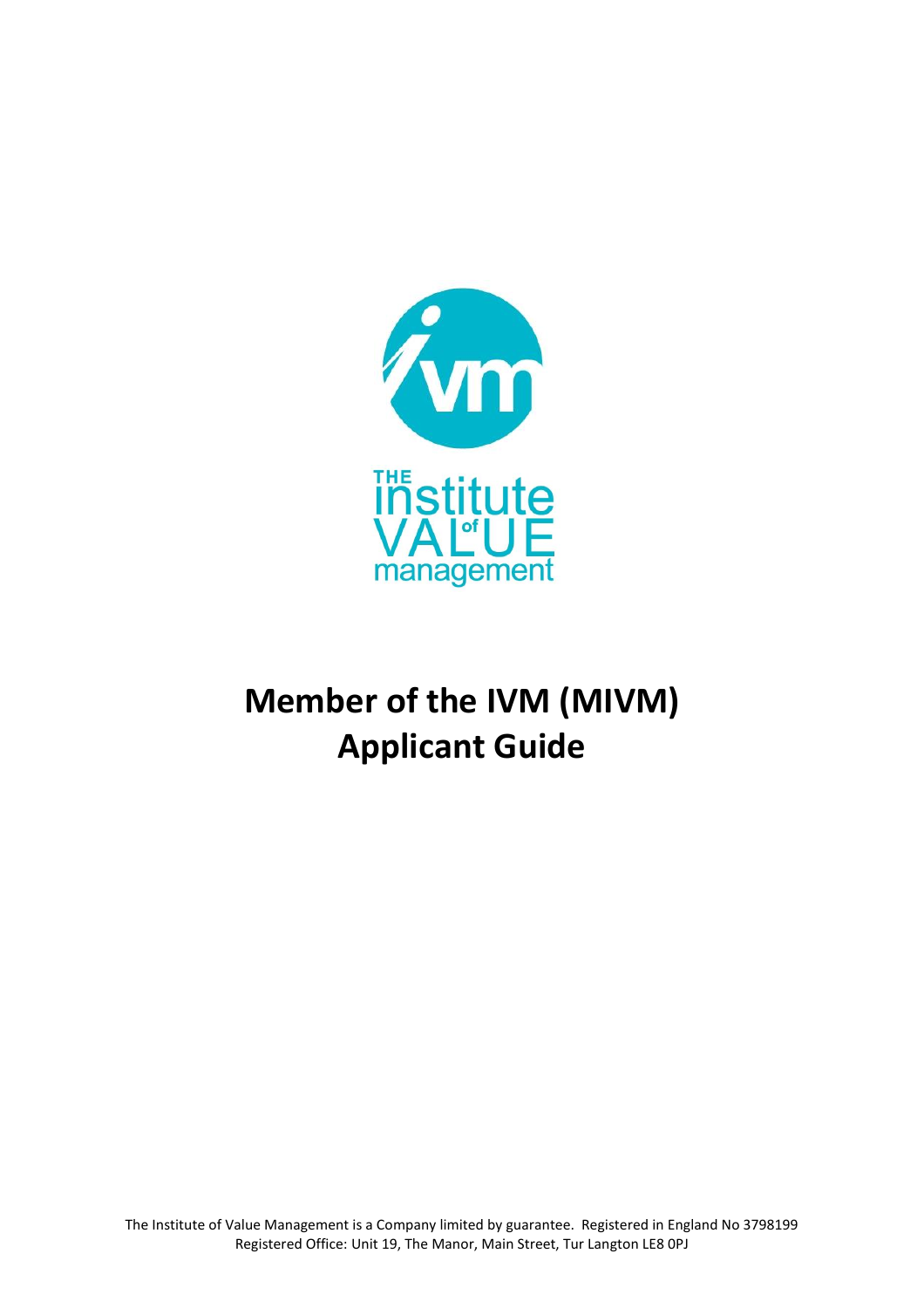

# **Member of the IVM (MIVM): APPLICANT GUIDE**

## **Foreword**

I am delighted that you have decided to apply for IVM Membership as a Member (MIVM). When you attain this level of membership, you join a group of Value Management professionals who have reached a recognised professional standard in the eyes of their peers and business. IVM Member status is a measure of your valuable Value Management skillset. I am sure that you will find being a Member (MIVM) both professionally and personally rewarding.

J A Warriner MSc, PVM, TVM, FIVM

Chair of the IVM Executive Committee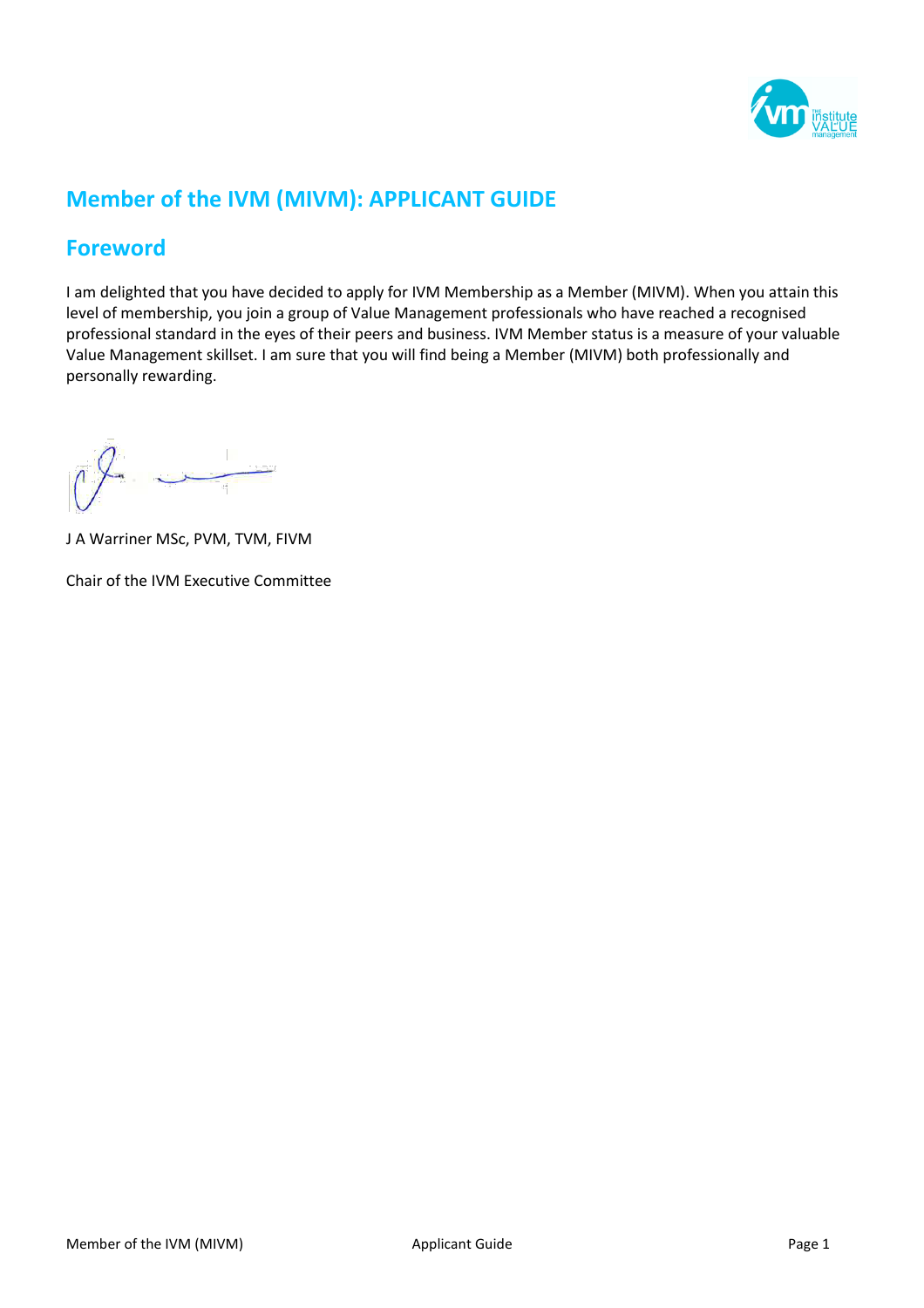

## **Introduction**

#### **Definition**

IVM Member status is defined as:

"A class of membership awarded on the basis of individual achievement within the Value Management profession."

#### **To Gain Member Status**

To gain your MIVM designation you must demonstrate a range of professional and technical competencies by either:

**Route 1:** Holding a QVA or CVA qualification or, having successfully completed an IVM accredited VM2 course or having successfully completed a Management of Value (MoV) Practitioner course or,

**Route 2:** Holding a relevant professional qualification in Lean, Benefits Management or Project Management or,

**Route 3:** Having a minimum of 3 years experience of working in a Value Management environment.

Experience and career progression provide opportunities for your skills to be enhanced and your profile and recognition in the industry to develop. These achievements emphasis the authority and professionalism required to demonstrate commitment to the promotion and development of the Value Management profession.

Read more about the value of being a Member (MIVM) at www.ivm.org.uk/Memberships/MIVM

#### **Applicant Profile**

Anyone who meets the requirements for becoming an IVM Member (MIVM), is eligible to apply to become a Member (MIVM).

**For Routes 1 and 2:** Applicants it is simply by completing the Member (MIVM) Application Form and paying the application fee.

**For Route 3:** Applicants, the process requires you to additionally provide evidence to demonstrate your minimum of 3 years experience of working in a Value Management environment.

**For All Routes**, if you have unpaid IVM subscriptions, unresolved complaints or other conduct issues on your IVM record, your application cannot be considered.

You will be required to maintain a Continuing Professional Development (CPD) Log from 1<sup>st</sup> January 2016 onwards and this can be downloaded from our website **www.ivm.org.uk** 

The CPD Log, including the payment of your annual subscription, are mandatory requirements for you to maintain your MIVM status on an annual basis.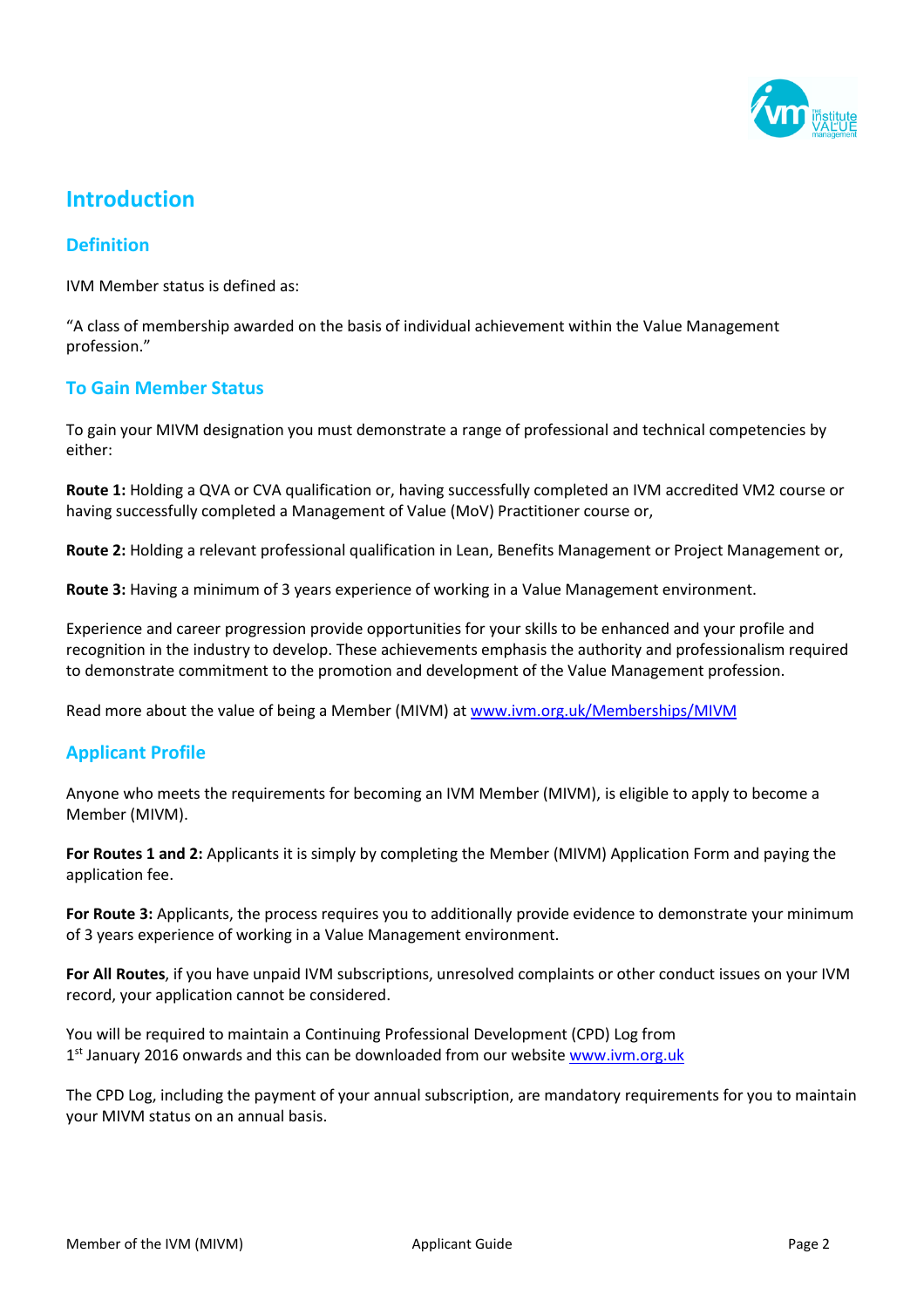

### **Process**

#### **Application**

Download the application form for (**Route 1, 2 or 3**, as applicable) from our websit[e www.ivm.org.uk](http://www.ivm.org.uk/) or, request it fro[m Secretary@ivm.org.uk](mailto:Secretary@ivm.org.uk) The application form details the application fees (**for All Routes**) and for **Route** 3, any additional information you must provide.

- 1. Complete the application form and pay the application fee; and
- 2. Submit the application form, curriculum vitae or resume and copies of your certificates/qualifications (**Routes 1 & 2**) plus (**for Route 3 only**) your evidence; and
- 3. Submit all documentation electronically.

#### **As an IVM member you are obliged to record your CPD from 1 st January 2016.**

#### **Assessment**

If you do not hold a required certificate/qualification from the relevant course or, relevant qualification in Lean, Benefits Management or Project Management your **Route 3** application will be considered by an Assessor / Assessors assigned by the IVM and you will have to be interviewed either face-to-face or via video conferencing.

#### **Result**

The process for **Routes 1 & 2** from application to result can take up to one month. For **Route 3** applicants, it can take up to three months. You will be informed of the timeframe when your application is acknowledged. There may be a delay if your application is incomplete or if the IVM needs to investigate any matter of concern, you will be informed if this is the case.

Correctly submitted **Routes 1 & 2** applications will be approved. **Route 3** applications will either be approved or declined as appropriate

If your application is approved, you will be awarded Membership of the IVM and you will be entitled to use the designation MIVM.

If it is declined, IVM will send you a report explaining the reasons. You have the right to appeal the decision. You are not allowed to appeal simply because you disagree with the decisions of the Assessor(s). For an appeal to be successful you must be able to show fault in the way the assessment was conducted which led to an unfair decision. Examples would be administrative error or procedural unfairness. Details of how to appeal will be given in the feedback report. There is an appeal fee.

## **Your Application**

#### **Approach to applying**

For **Routes 1 & 2** applicants it is simple, complete the Membership (MIVM) Application Form and pay the application fee.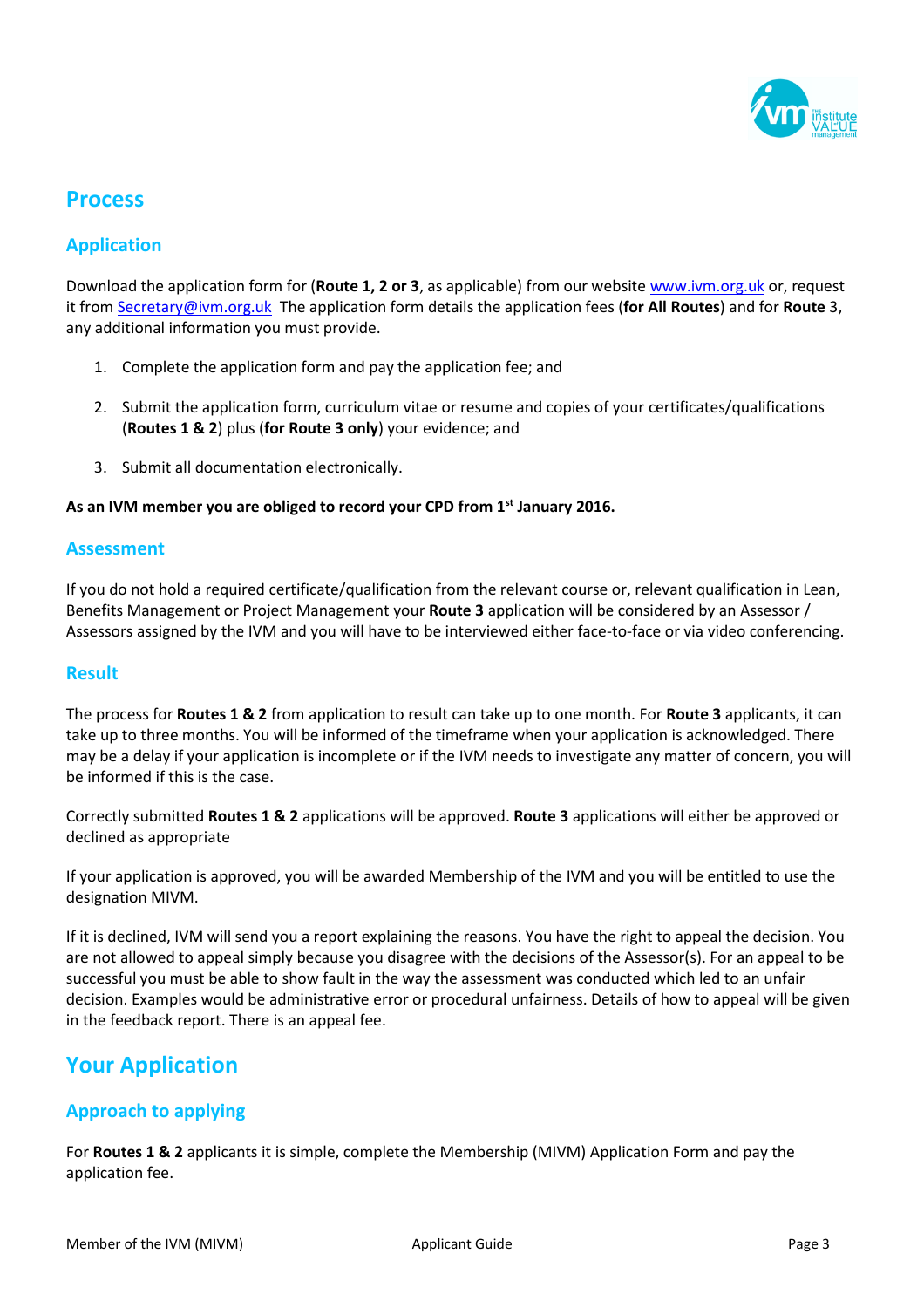

For **Route 3** Applicants, if you are ready to apply for becoming a Member (MIVM) you should be able to match your achievements in terms of your minimum of 3 years experience in a Value Management environment and identify and submit suitable evidence. You will also need to have a Referee to sign your application form who must be either MIVM or FIVM.

Choose the experiences that best illustrate your achievements and strengths. You must provide sufficient evidence to enable the assessor(s) to make a confident decision. You should be prepared to provide the necessary information and details to support your application and the achievements you are demonstrating. The assessor(s) will decide if the evidence you provide together with your responses at interview meet the requirements for being awarded IVM Membership as a Member (MIVM), the assessor(s) may not be familiar with your background or area of practice and you should consider this when preparing your evidence and for your interview.

#### **Preparing your evidence (Route 3 Applicants Only)**

Identify the evidence you can provide to demonstrate your experience in a Value Management environment. You may be asked to provide supporting information if your evidence does not provide sufficient detail.

#### **Writing statements (Route 3 Applicants Only)**

Address the requirements for becoming a Member (MIVM) i.e. minimum of 3 years experience in a Value Management environment. Your Curriculum Vitae or Resume should refer directly to what you have achieved. Provide written factual declarations, with sufficient detail and explanation to demonstrate your achievements up to a **maximum of four** evidence statements (maximum 500 words each). A brief statement or description or simple reference to current or previous job titles or employers is unlikely to contain sufficient information.

Evidence should clearly reference achievements, your actions and responsibilities. Statements should be specific to you and avoid generalisations that could apply to other people.

A personal statement on your current role, practices and ambitions relating to Value Management will also be required.

#### **Providing Third Party Evidence (Route 3 Applicants Only)**

The third party document should refer directly to what you have achieved.

Confirmation could be an email or letter from the stated third party or a report/article written by the third party that confirms your appointment / involvement. You can also reference content from a reputable website that confirms your achievement.

Where stated, the third party may be your manager, a client, an IVM member or an appropriate authority from the organisation that recognised your achievement. If possible, third party should be different and should not be the same as your referee.

Copy documents submitted, should clearly demonstrate what has been achieved including your details and the details of the awarding body / publication, as applicable.

Any third party evidence provided is subject to further verification by the IVM. In order to do this the IVM may contact your referee or the third party.